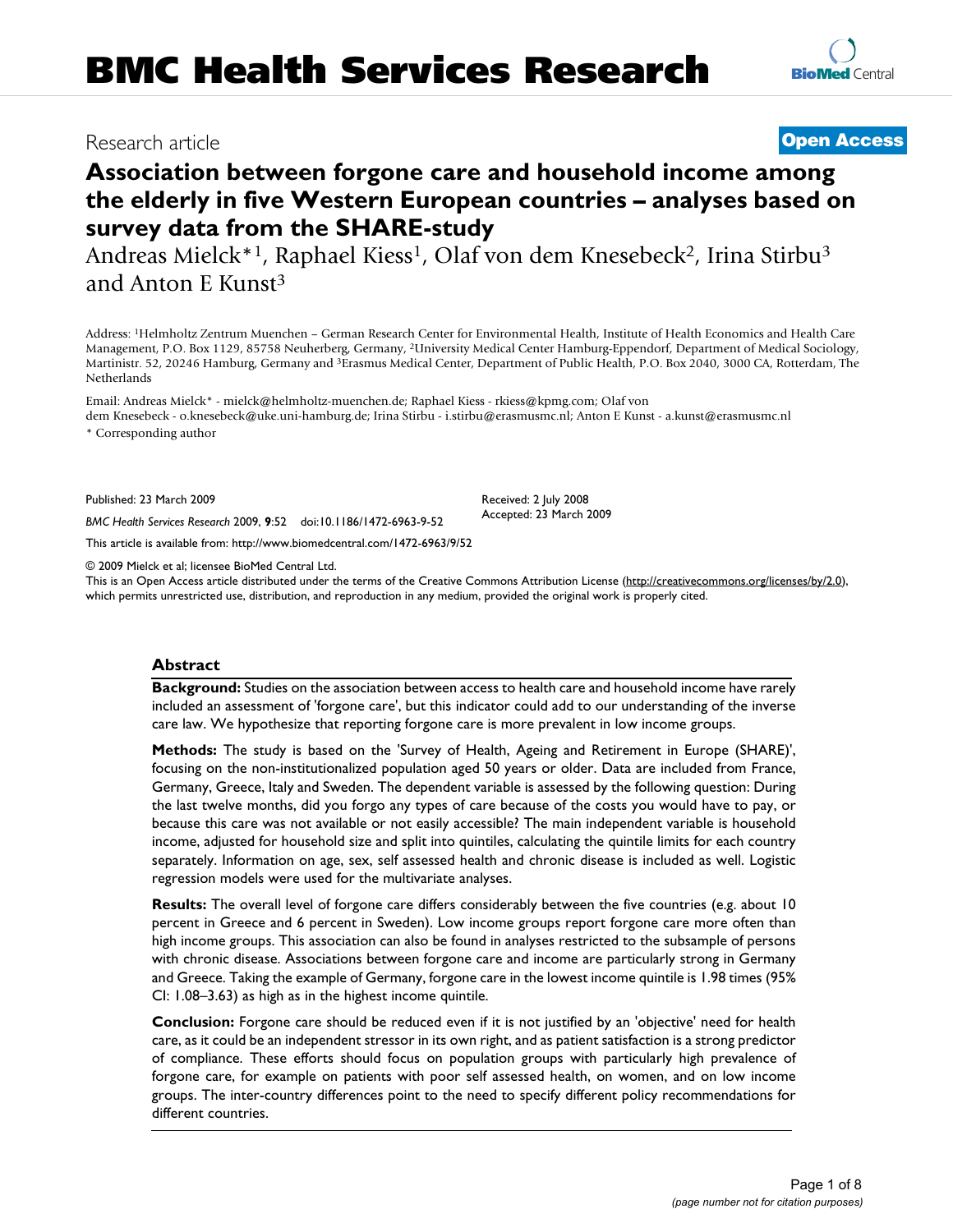#### **Background**

Issues of forgone care could provide an important link between health inequalities and health care provision. Empirical studies in this field have rarely included the explicit statement that some care has been forgone due to financial problems or unavailability. There are only few studies focusing on these issues, and most of them are from the USA [e.g. [1-8]]. They indicate that forgone care is experienced mostly by children and adults from the low socio-economic status groups (e.g. low income, lack of insurance coverage, ethnic and racial minorities). The assessment of 'forgone care' is usually based on self reports, i.e. the respondents are asked if they did not obtain medical care which they believed they had needed.

Even though this is a subjective statement, it clearly indicates an important discomfort with the health care system, and of course it could also indicate a lost chance for improving the health status. These analyses concerning differences between the need for health care and the actual provision could also be important for improving our understanding of health inequalities. At least in Western Europe, health inequalities are mostly explained by individual health behaviour (smoking, physical activity, diet etc.). It has often been stressed, though, that other determinants should be included as well [e.g. [9-13]]. This discussion usually focuses on living and working conditions and on the social environment, not on the health care system. Indicators of health care provision and utilization could represent important entry points for interventions aimed at reducing health inequalities. On one hand, health care should be provided for all who could benefit, thus potentially reducing health inequalities. On the other, health care expenditures have to be limited. Empirical evidence concerning social inequalities in health care is essential for finding the balance between these two objectives. To date this empirical basis is not very strong, though, at least in Western Europe.

Analysing the association between forgone care and household income in more detail could be an important contribution to our understanding of the inverse care law [14,15]. It states "that the availability of good medical care tends to vary inversely with the need for it in the population served" [[14], p. 405]. Poor health care could be expressed in many different ways. One example is poor quality of health care actually delivered, but this can hardly be assessed in surveys including questions on forgone care. Other examples are poor regional access to health care providers, long waiting lists, high prices and co-payments. They could all result in forgone care, with the potential of creating health care inequalities favouring the upper status groups.

#### **Methods**

The study is based on the 'Survey of Health, Ageing and Retirement in Europe (SHARE)', focusing on the noninstitutionalized population aged 50 years or older from 11 European countries plus Israel [16-23]. The data analysed here are taken from release 2.0.1 (released July 5, 2007) of the SHARE dataset, including data from 27,519 adults from 11 European countries. Based on probability samples in each participating country, data were collected in 2004 using a computer assisted personal interviewing (CAPI) programme, supplemented by a self-completion paper and pencil questionnaire. The country-specific household response rates vary considerably, with eight countries having rates above 50 percent. Due to the very low response rates for Switzerland (38.8) and Belgium (39.2%), these two countries were excluded from further analyses.

The analyses presented below focus on the dependent variable 'forgone care'. The corresponding questions read: (a) During the last twelve months, did you forgo any types of care because of the costs you would have to pay? (yes/no); (b) During the last twelve months, did you forgo any types of care because they were not available or not easily accessible? (yes/no). Both questions were asked in the computer assisted personal interview. Due to small numbers an aggregated variable (forgone care because of costs 'or' because care is unavailable) is used in most analyses. Another reason for combining these two questions is that it could be difficult for the respondents to clearly differentiate between these two potential reasons for forgone care.

In our analyses the independent variable of primary importance is household income. In the SHARE dataset, the variable 'gross total annual household income for 2003' has been calculated in the following way: sum of the gross individual income of each household member (income from employment, self-employment, pension, private regular transfers such as alimony, long term care), of capital assets income (income from bank accounts, bonds, stocks) and of rent payments received, excluding imputed rent from owner-occupied housing [16].

In order to adjust for household size, we applied a formula that has been used in the Luxembourg income study [24] and that has been proposed for studies on health inequalities [25]: adjusted per capita income = gross annual household income, divided by the number of household members to the power of 0.36 (income/household size $*0.36$ ). For further analyses, we have split the adjusted per capita income into quintiles, calculating the quintile limits for each country separately.

Information on age, sex, self assessed health and chronic disease is included as well. Concerning age, three groups are distinguished, more or less representing tertiles when all countries are combined (50–58 years, 59–67 years, 68 years or older). The information on self assessed health (SAH) is derived from the following questions: "Would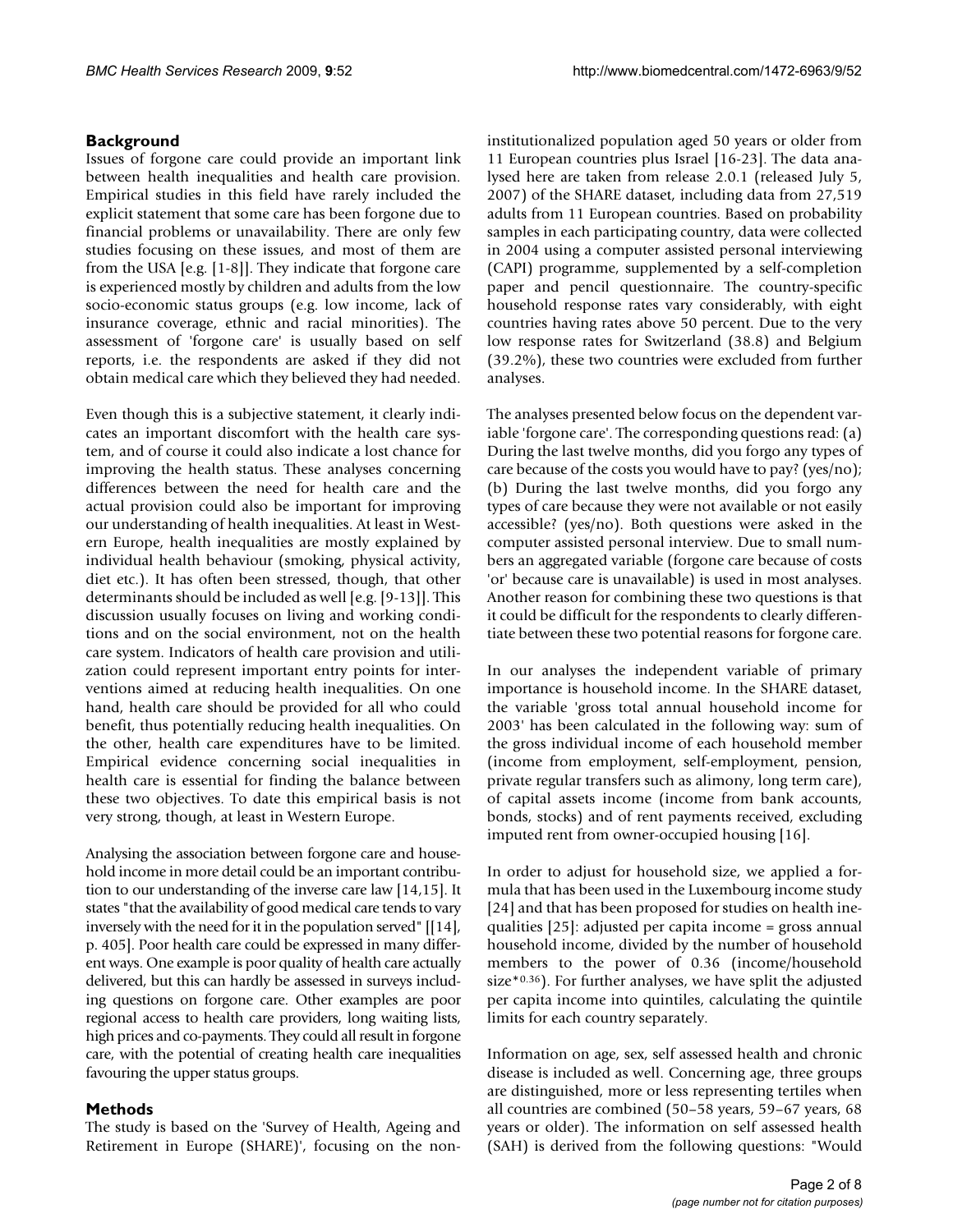you say your health is..?" (categories: very good, good, fair, bad, very bad). We have combined the first two categories (summarized as 'good') and the last two categories (summarized as 'bad'). We have restricted some analyses to persons with a chronic disease; the prevalence was assessed by the following question: "Has a doctor ever told you that you had any of the following conditions?" Fourteen physician diagnosed diseases were listed, and we excluded only those two that could indicate minor health problems (i.e. high blood pressure or hypertension, high blood cholesterol). Thus, chronic disease was defined as having at least one of the remaining twelve conditions: heart attack (including myocardial infarction or coronary thrombosis, or any other heart problem including congestive heart failure), stroke or cerebral vascular disease, diabetes or high blood sugar, chronic lung disease (such as chronic bronchitis or emphysema), asthma, arthritis (including osteoarthritis or rheumatism), osteoporosis, cancer or malignant tumour (including leukaemia or lymphoma, but excluding minor skin cancers), stomach or duodenal ulcer or peptic ulcer, Parkinson disease, cataracts, hip fracture or femoral fracture. Logistic regression was used for multivariate analyses, including the 95% confidence intervals. All analyses were conducted with the statistical software package SAS (version 8.2).

#### **Results**

The prevalence of the dependent variable 'forgone care' differs by country. Looking first at forgone care because of costs 'or' unavailability, between 2.42% (The Netherlands) and 9.85% (Greece) of the respondents report to have experienced this in the last twelve months. In order to assure that the estimates are not based on too small numbers, the following country-specific analyses are restricted to those countries with at least 150 cases (i.e. France, Germany, Greece, Italy and Sweden; total n = 14,178). Focusing on these five countries, the distribution of the dependent and independent variables is shown in table 1. Calculating the percentage of forgone care that can be attributed to costs, some differences can be seen

**Table 1: Distribution of the dependent and independent variables**

|                                  | France     | Germany    | Greece     | Italy      | Sweden    |
|----------------------------------|------------|------------|------------|------------|-----------|
| Sample Size                      | 3,052      | 2,941      | 2,680      | 2,508      | 2,997     |
| Response Rate (%)                | 0.18       | 63.4       | 63,1       | 54.5       | 46.9      |
| Forgone Care                     |            |            |            |            |           |
| - reason $1^a$ or $2^b$ (n, %)   | 238 (7.80) | 184 (6.26) | 264 (9.85) | 181(7.22)  | 172(5.74) |
| - reason $1^a$ (n, %)            | 194(6.36)  | 163(5.54)  | 172(6.42)  | 127 (5.06) | 84 (2.80) |
| - proportion <sup>c</sup>        | 0.82       | 0.89       | 0.65       | 0.70       | 0.49      |
| Sex (%)                          |            |            |            |            |           |
| - men                            | 44.89      | 46.58      | 46.31      | 44.90      | 46.95     |
| Age (%)                          |            |            |            |            |           |
| $-50 - 58$                       | 36.70      | 31.38      | 36.38      | 29.82      | 31.56     |
| $-59-67$                         | 24.71      | 34.21      | 25.93      | 34.73      | 31.87     |
| $-68 - 104$                      | 38.60      | 34.41      | 37.69      | 35.45      | 36.57     |
| Self assessed health (%) d       |            |            |            |            |           |
| - good                           | 61.80      | 55.48      | 63.09      | 49.56      | 64.14     |
| - fair                           | 28.57      | 31.93      | 28.84      | 37.76      | 26.00     |
| - poor                           | 9.63       | 12.59      | 8.07       | 12.68      | 9.86      |
| Chronic disease (%) <sup>e</sup> |            |            |            |            |           |
| - yes                            | 56.35      | 47.28      | 49.22      | 56.28      | 48.21     |
| Income (Euro) c                  |            |            |            |            |           |
| - $Ist$ (low) f                  | 11,753     | 12,311     | 5,647      | 7,283      | 19,657    |
| $-2nd$                           | 18,808     | 20,695     | 8,425      | 12,255     | 29,054    |
| $-3rd$                           | 29,750     | 32,301     | 12,600     | 18,324     | 39,093    |
| $-4th$                           | 54,304     | 53,859     | 21,554     | 31,707     | 57,627    |
| - $5th$ (high)                   | >54,304    | >53,859    | >21,554    | >31,707    | >57,627   |
| $-4th/$ st                       | 4.62       | 4.37       | 3.82       | 4.35       | 2.93      |
| - Mean                           | 39,657     | 37,216     | 13,985     | 22,044     | 41,517    |
| - Median                         | 23,704     | 25,942     | 10,021     | 15,267     | 33,686    |

a) forgone care because of costs

b) forgone care because care is unavailable

c) (percentage of reason 1)/(percentage of reason 1 or 2)

d) good: very good or good; bad: bad or very bad

e) at least one disease among a list of 12 doctor diagnosed diseases (see methods)

f) adjusted gross household income per year (quintiles 1 to 4: upper limits)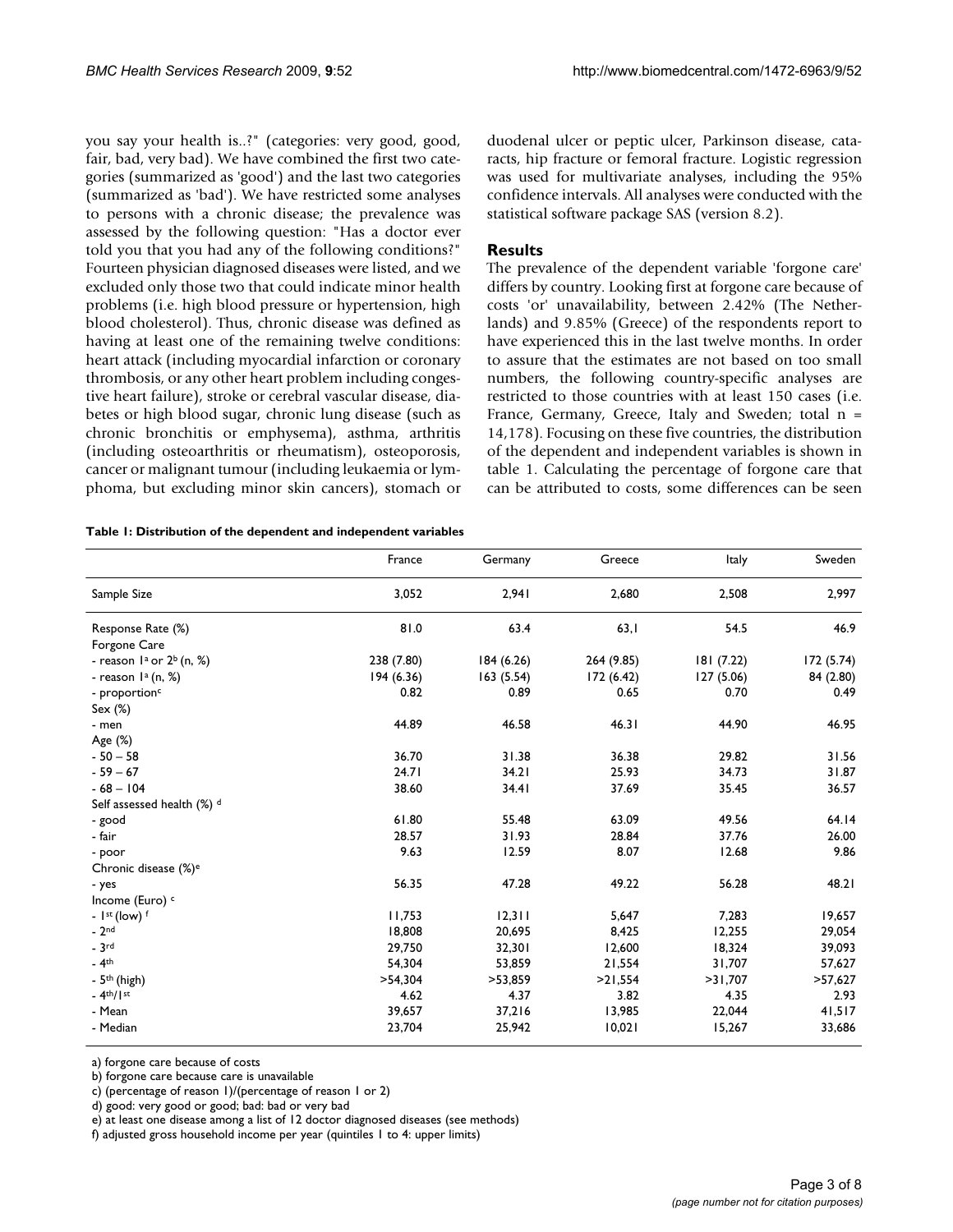between the countries, ranging from 49% in Sweden to 89% in Germany. The age and sex distribution is rather similar in all five countries, and so is the prevalence of chronic disease. Larger differences can be seen for self assessed health, with poor health being much more prevalent in Italy (12.68%) and Germany (12.59%) than in Greece (8.07%).

The quintiles of the adjusted per capita income are calculated for each country separately, and the results show, for example, that the upper limit of the lowest quintile is much lower in Greece (5,647 Euro) than in Sweden (19,657 Euro). Large differences between the five countries can also be seen for the quotient 'upper limit of 1st quintile/lower limit of 5th quintile', indicating different degrees of income inequality. It is much smaller in Sweden (2.93) than in France (4.62), for example. The mean and median values of the adjusted per capita income again point to the fact that the level of income is very different in these countries, being particularly low in Greece. It is also important to point out that there are very few missing values for the variables presented here. Taking all 5 countries together (total  $n = 14,178$ ), there are no missing values for age, sex and the income variable (missing values for income have been replaced in the SHARE data set, based on a sophisticated algorithm [see [http://](http://www.share-project.org) [www.share-project.org\]](http://www.share-project.org)). Also, there are 92 missing values for self assessed health, 82 for chronic disease, and 121 each for forgone care because of costs and forgone care because of unavailability.

In the next step, the prevalence of forgone care (because of costs 'or' unavailability) per income group is adjusted by age and sex (based on the age and sex distribution in the European Union). In all five countries, the prevalence of forgone care is higher in the lowest income group as com-



### Figure 1

**Age and sex adjusted prevalence of forgone care because of costs or unavailability a**. a) adjusted according to the age and sex distribution in the European Union.

pared with the highest income group (see figure 1). A regular stepwise pattern can only be seen for Greece, and a Ushape emerges for Sweden.

Controlling for age and sex in multivariate analysis, forgone care (because of costs 'or' unavailability) is still always higher in the lowest (as compared with the highest) income group (table 2). Some of these odds ratios are rather large. The most pronounced association can be seen for Greece, concerning the dose response pattern and the size of the odds ratios. The exception to the general pattern is Italy, showing no significant odds ratios for income. The odds ratio for the lowest income group is 1.34; the confidence interval (i.e. 0.86–2.09) clearly includes 1.0, though.

Additionally controlling for self assessed health (see model 2) reduces these odds ratios to some extent, but significant odds ratios remain. Concerning Sweden, forgone care in the lowest income group is 1.58 times as high as in the highest income group. For Germany, this odds ratio reaches 1.74, and for Greece 2.00. Again, a dose response pattern is seen mainly for Greece. Also, in four countries (i.e. France, Greece, Italy and Sweden) this risk is higher for women than for men. Large odds ratios can be seen for self assessed health, indicating that less than good health is associated with forgone care in a dose response way. Concerning age, only few odds ratios reach the level of statistical significance (not shown in the table).

Restricting the analysis to 'forgone care due to costs' reveals similar associations (not shown in the table). Controlling for age, sex and self assessed health, the odds ratios for income group 1 (low) and 2 are: for France 1.49 (95% CI: 0.90–2.46) and 1.95 (95% CI: 1.23–3.08); for Germany 1.81 (95% CI: 1.09–2.98) and 1.18 (95% CI: 0.66–2.12); for Greece 1.64 (95% CI: 1.00–2.70) and 1.82 (95% CI: 1.01–3.03); for Italy 2.09 (95% CI: 1.22– 3.58) and 1.67 (95% CI: 0.92–3.03); for Sweden 4.20 (95% CI: 2.13–8.27) and 3.03 (95% CI: 1.49–6.13). Thus, most odds ratios increase (as compared to those presented in table 2), and for Italy and Sweden the association between income and forgone care becomes much more pronounced.

In further analyses we restricted the sample to participants with chronic disease (table 3). The sample size becomes much smaller, and some odds ratios change considerably. The pattern seen in table 2 is still apparent, though, indicating more forgone care in the low income groups in all countries except Italy. Again, a dose response association is seen for Greece, and again comparing the lowest with the highest income group yields the highest odds ratios for Greece (1.95) and for Germany (1.98). Concerning Sweden, an opposite association emerges for the 3rd income group.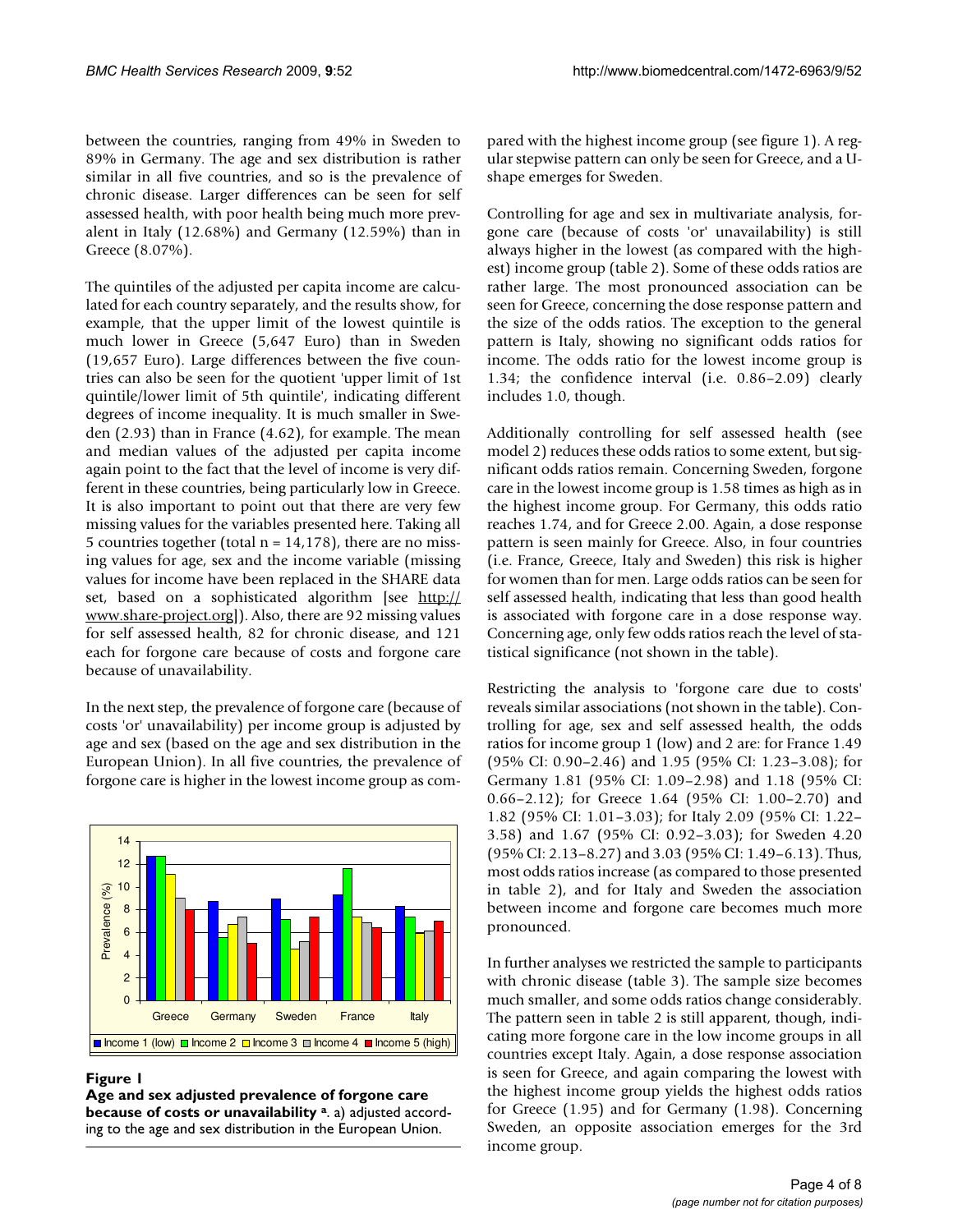|                                  | Odds Ratios (95% confidence interval) |                 |                 |                 |                 |  |  |
|----------------------------------|---------------------------------------|-----------------|-----------------|-----------------|-----------------|--|--|
|                                  | France                                | Germany         | Greece          | <b>Italy</b>    | Sweden          |  |  |
| Model I <sup>a</sup>             |                                       |                 |                 |                 |                 |  |  |
| Income-Quintiles                 |                                       |                 |                 |                 |                 |  |  |
| - $5th$ (high) (ref.)            | 1.00                                  | 1.00            | 1.00            | 1.00            | 1.00            |  |  |
| $-4$ th                          | 1.09                                  | 1.62            | 1.42            | 0.93            | 1.07            |  |  |
|                                  | $(0.73 - 1.62)$                       | $(1.03 - 2.54)$ | $(0.95 - 2.12)$ | $(0.61 - 1.43)$ | $(0.70 - 1.64)$ |  |  |
| $-3rd$                           | 1.13                                  | .4              | 1.83            | 0.88            | 0.76            |  |  |
|                                  | $(0.74 - 1.71)$                       | $(0.87 - 2.28)$ | $(1.22 - 2.74)$ | $(0.54 - 1.42)$ | $(0.44 - 1.34)$ |  |  |
| $-2nd$                           | 1.78                                  | 1.27            | 1.97            | 1.15            | 1.27            |  |  |
|                                  | $(1.18 - 2.69)$                       | $(0.74 - 2.18)$ | $(1.29 - 3.02)$ | $(0.70 - 1.89)$ | $(0.78 - 2.09)$ |  |  |
| - $Ist$ (low)                    | 1.55                                  | 2.18            | 2.18            | 1.34            | 1.81            |  |  |
|                                  | $(1.01 - 2.42)$                       | $(1.39 - 3.43)$ | $(1.45 - 3.27)$ | $(0.86 - 2.09)$ | $(1.14 - 2.86)$ |  |  |
| Model 2 b                        |                                       |                 |                 |                 |                 |  |  |
| (n)c                             | (238)                                 | (184)           | (264)           | (181)           | (172)           |  |  |
| Income-Quintiles                 |                                       |                 |                 |                 |                 |  |  |
| $-5$ <sup>th</sup> (high) (ref.) | 1.00                                  | 1.00            | 1.00            | 1.00            | 1.00            |  |  |
| $-4$ th                          | 1.09                                  | 1.54            | 1.34            | 0.87            | 1.04            |  |  |
|                                  | $(0.73 - 1.63)$                       | $(0.98 - 2.43)$ | $(0.89 - 2.01)$ | $(0.57 - 1.35)$ | $(0.68 - 1.59)$ |  |  |
| $-3rd$                           | 1.09                                  | 1.28            | 1.75            | 0.74            | 0.74            |  |  |
|                                  | $(0.71 - 1.66)$                       | $(0.79 - 2.08)$ | $(1.16 - 2.63)$ | $(0.45 - 1.21)$ | $(0.42 - 1.29)$ |  |  |
| $-2nd$                           | 1.65                                  | 1.03            | 1.75            | 0.97            | 1.20            |  |  |
|                                  | $(1.09 - 2.51)$                       | $(0.60 - 1.78)$ | $(1.14 - 2.70)$ | $(0.59 - 1.61)$ | $(0.73 - 1.97)$ |  |  |
| - $Ist$ (low)                    | 1.37                                  | 1.74            | 2.00            | 1.07            | 1.58            |  |  |
|                                  | $(0.88 - 2.15)$                       | $(1.10 - 2.76)$ | $(1.33 - 3.02)$ | $(0.68 - 1.70)$ | $(0.99 - 2.53)$ |  |  |
| SAH <sup>d</sup>                 |                                       |                 |                 |                 |                 |  |  |
| - good (ref.)                    | 1.00                                  | 1.00            | 1.00            | 1.00            | 1.00            |  |  |
| - fair                           | 1.60                                  | 2.45            | 2.43            | 2.88            | 1.68            |  |  |
|                                  | $(1.17 - 2.18)$                       | $(1.70 - 3.54)$ | $(1.80 - 3.29)$ | $(1.97 - 4.22)$ | $(1.18 - 2.39)$ |  |  |
| - poor                           | 2.03                                  | 5.00            | 4.18            | 5.78            | 1.96            |  |  |
|                                  | $(1.32 - 3.12)$                       | $(3.30 - 7.57)$ | $(2.73 - 6.42)$ | $(3.68 - 9.08)$ | $(1.22 - 3.15)$ |  |  |
| Sexe                             |                                       |                 |                 |                 |                 |  |  |
| - men (ref.)                     | 1.00                                  | 1.00            | 1.00            | 1.00            | 1.00            |  |  |
| - women                          | 1.51                                  | 1.06            | 1.70            | 1.55            | 1.52            |  |  |
|                                  | $(1.14 - 2.00)$                       | $(0.78 - 1.44)$ | $(1.28 - 2.25)$ | $(1.12 - 2.16)$ | $(1.09 - 2.11)$ |  |  |

**Table 2: Multivariate analysis (dependent variable: forgone care because of costs or unavailability)**

a) including: income, age, sex

b) including: income, age, sex, self assessed health

c) number of persons with forgone care (because of costs or unavailability)

d) reference group: good SAH

e) reference group: men

#### **Discussion**

Concerning persons aged 50 years or older, the results indicate that low income groups report forgone care usually more often than high income groups. The association between income and forgone care can be seen in four of the five countries included in these analyses (i.e. France, Germany, Greece and Sweden), with Italy being the only exception. The association is most pronounced in Germany and Greece. The prevalence of forgone care increases with decreasing self assessed health (in all five countries), and it is more prevalent among women than among men (in all five countries except Germany).

There are important differences between these five countries, for example concerning income, the country specific overall level of forgone care, and also concerning the intra-country association between forgone care and income. Sweden is characterized by high average income and small income inequalities, for example, and Greece by low average income and high income inequalities. In future studies it should be assessed whether there is a causal link between these characteristics and the level of forgone care.

The SHARE-Study provides a very good basis for an international overview concerning the association between household income and forgone care. The data have been collected in different Western European countries by a standard protocol, they refer to a recent time period (i.e. 2004), and they are well accepted in the public health community [18-23]. Several potential problems have to be taken into account, though. The SHARE dataset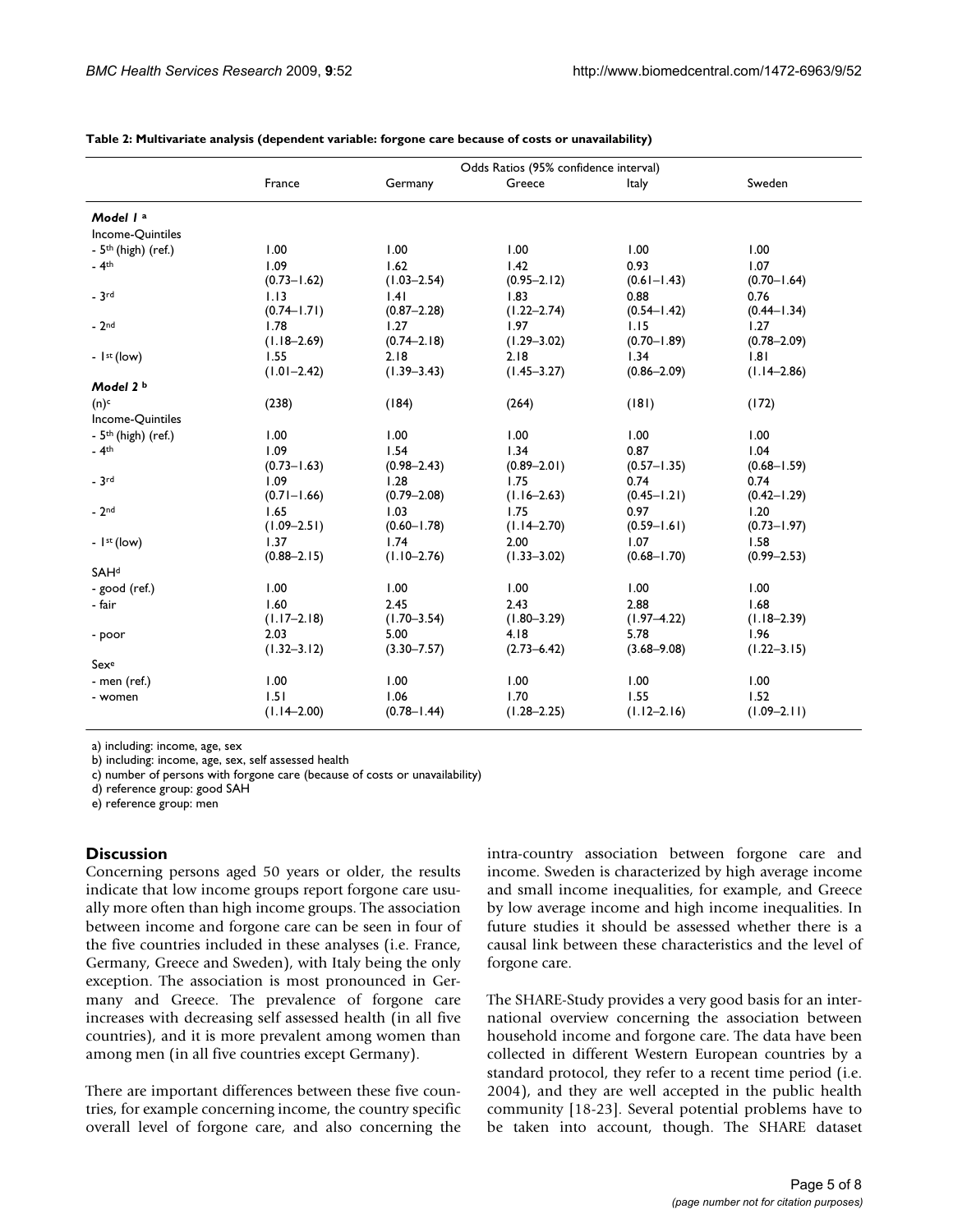|                             | Odds Ratios b (95% confidence interval) |                 |                 |                 |                 |  |  |
|-----------------------------|-----------------------------------------|-----------------|-----------------|-----------------|-----------------|--|--|
|                             | France                                  | Germany         | Greece          | <b>Italy</b>    | Sweden          |  |  |
| $(n)^c$<br>Income-Quintiles | (160)                                   | (118)           | (167)           | (141)           | (88)            |  |  |
| - 5 <sup>th</sup> (high)    | 1.00                                    | 1.00            | 1.00            | 1.00            | 1.00            |  |  |
| $-4$ <sup>th</sup>          | 0.73                                    | 1.42            | 1.26            | 0.80            | 0.59            |  |  |
|                             | $(0.42 - 1.29)$                         | $(0.77 - 2.60)$ | $(0.73 - 2.18)$ | $(0.49 - 1.33)$ | $(0.30 - 1.17)$ |  |  |
| $-3rd$                      | l.25                                    | 1.29            | 86. ا           | 0.71            | 0.38            |  |  |
|                             | $(0.74 - 2.09)$                         | $(0.70 - 2.40)$ | $(0.98 - 2.88)$ | $(0.41 - 1.22)$ | $(0.15 - 0.93)$ |  |  |
| $-2nd$                      | 1.68                                    | 1.29            | 86. ا           | 0.87            | 1.04            |  |  |
|                             | $(1.01 - 2.79)$                         | $(0.66 - 2.50)$ | $(0.96 - 2.93)$ | $(0.49 - 1.54)$ | $(0.54 - 2.00)$ |  |  |
| - $I^{st}$ (low)            | 46. ا                                   | I.98            | 1.95            | 0.85            | 1.33            |  |  |
|                             | $(0.85 - 2.52)$                         | $(1.08 - 3.63)$ | $(1.11 - 3.40)$ | $(0.49 - 1.48)$ | $(0.72 - 2.48)$ |  |  |

**Table 3: Multivariate analysis for participants with a chronic disease a (dependent variable: forgone care because of costs or unavailability)**

a) at least one disease among a list of 12 doctor diagnosed diseases (see methods)

b) model includes the independent variables income, age, sex, self assessed health

c) number of persons with forgone care (because of costs or unavailability)

includes information on 'gross total annual household income', including many different sources of income [16]. It would also be important to have information on *net* household income, as this could reflect the available financial resources more directly. The decision of the SHARE team to focus on *gross* income is justified by the fact that the link between gross and net household income strongly differs between countries. Interpreting the analyses presented here, it has to be kept in mind, though, that gross income primarily represents the social status and not the available financial resources.

It could be argued that reporting bias is an important issue, as the analyses are based on self report. Future studies should try to include more objective measures of health and health care access. Sample size is rather small for some countries, restricting the possibility to conduct separate analyses for each country. Some response rates are quite low, leaving ample room for response bias, and it is difficult to assess the potential effects of this. It can be assumed, for example, that the response rate is particularly low in the low income group and in the group experiencing forgone care, and that this bias could lead to an under-estimation of the association between income and forgone care. In our study it was not possible to assess these potential biases empirically. Future studies should include more information on non-responders. It would also be very important to increase the sample size per country, as more detailed analyses are necessary e.g. for better understanding the social and the health consequences of forgone care.

#### **Conclusion**

The general recommendation is to reduce the number of persons who claim that they did not receive medical care which they believed they had needed. Maybe this claim is not based on an objective need for health care, but it could still have adverse health effects. Subjective statements concerning forgone care are important in their own right, as the discomfort expressed by this statement could be an independent stressor, and as patient satisfaction could be a strong predictor of compliance [26]. If the claim is 'justified' by an objective need for health care, it is even more obvious to demand that forgone care should be reduced.

The next step should be to define the population groups with a particularly high prevalence of forgone care, and to conclude that efforts aimed at reducing forgone care should focus on those groups most affected. Concerning sex and household income there are some clear country specific differences. They indicate the need for developing specific policy recommendations for each country, according to the specific health care system. For each country it would be important, for example, to assess the association between forgone care on one hand and waiting lists and referrals to specialist care on the other.

We need to know more about the specific reasons that lie behind an answer indicating forgone care. Otherwise it will hardly be possible to understand the inter-country differences, and to develop specific interventions aimed at reducing forgone care. Having more information on the potential effects of forgone care on health (and on health care costs) for different diseases would allow us to be much more specific about policy recommendations. Another important step would be to include a comparison across time, e.g. before and after an intervention that increases the financial barrier of health care utilization for the patient at the point of delivery. Such rarely published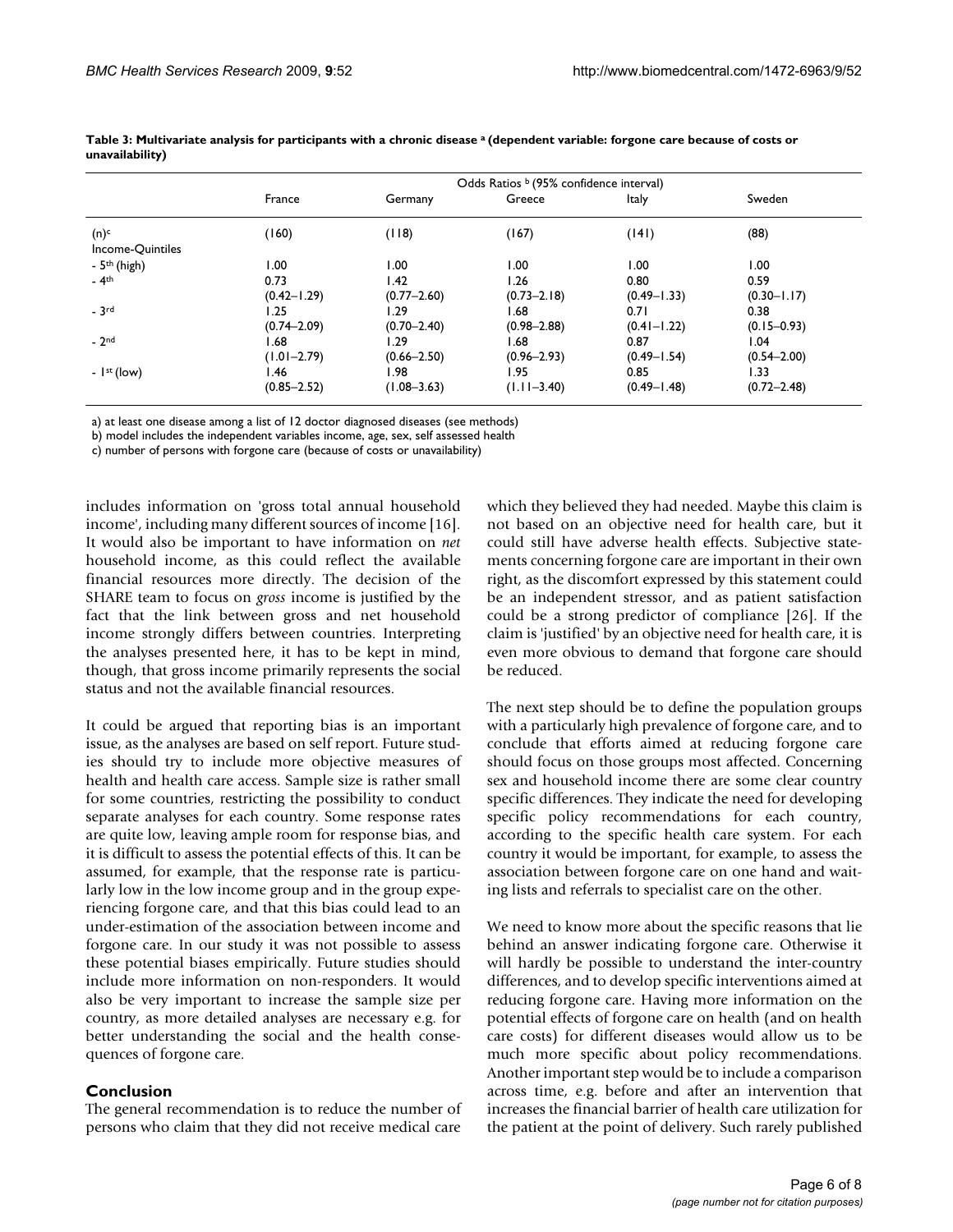comparisons [27] could be very informative for policy makers. Last but not least, it would be important to study the association with out-of-pocket health care expenditures. It has repeatedly been shown for different countries that these expenditures are regressive, i.e. low income groups pay disproportionally more than high income groups [28-32]. Future studies should assess whether forgone care increases with increasing out-of-pocket health care expenditures, especially in low income groups.

The analyses presented here add empirical evidence to the inverse care law [14,15]. In a recent paper on "concepts and principles for tackling social inequities in health", M. Whitehead and G. Dahlgren [33] stress that access to health care could include three different problems: geographic access, economic access and cultural access. Indicators of geographic and cultural access could not be included here; the analyses focus on a key indicator for economic access (i.e. the independent variable 'income'). It can be assumed that geographic and cultural access is associated with economic access, but each topic has to be studied separately.

#### **Competing interests**

The authors declare that they have no competing interests.

#### **Authors' contributions**

AM has supervised the project and he has drafted and edited the manuscript. RK has carried out the statistical analyses and he has made substantial contributions to the manuscript. The contribution of OvdK was essential for understanding the SHARE dataset and for revising earlier drafts of the manuscript. AK and IS have made substantial contributions to the design and interpretation of the analyses. All authors read and approved the final manuscript.

#### **Acknowledgements**

The project was part of the work package 'health-care utilisation' of the Eurothine-project<http://survey.erasmusmc.nl/eurothine>. The project was supervised by J.P. Mackenbach and A.E. Kunst. The work package was supervised by Andreas Mielck and Irina Stirbu. Funding was provided by the Eurothine-project and the 'Helmholtz Zentrum Muenchen – German Research Center for Environmental Health'.

#### **References**

- Elliott BA, Larson |T: [Adolescents in mid-sized and rural com](http://www.ncbi.nlm.nih.gov/entrez/query.fcgi?cmd=Retrieve&db=PubMed&dopt=Abstract&list_uids=15450544)**[munities: foregone care, perceived barriers, and risk factors.](http://www.ncbi.nlm.nih.gov/entrez/query.fcgi?cmd=Retrieve&db=PubMed&dopt=Abstract&list_uids=15450544)** *J Adolesc Health* 2004, **35(4):**303-309.
- 2. Ford CA, Bearman PS, Moody J: **[Foregone health care among](http://www.ncbi.nlm.nih.gov/entrez/query.fcgi?cmd=Retrieve&db=PubMed&dopt=Abstract&list_uids=10605974) [adolescents.](http://www.ncbi.nlm.nih.gov/entrez/query.fcgi?cmd=Retrieve&db=PubMed&dopt=Abstract&list_uids=10605974)** *JAMA* 1999, **282(23):**2227-2234.
- 3. Huang ZJ, Kogan MD, Yu SM, Strickland B: **[Delayed or forgone](http://www.ncbi.nlm.nih.gov/entrez/query.fcgi?cmd=Retrieve&db=PubMed&dopt=Abstract&list_uids=15656708) [care among children with special health care needs: an anal](http://www.ncbi.nlm.nih.gov/entrez/query.fcgi?cmd=Retrieve&db=PubMed&dopt=Abstract&list_uids=15656708)ysis of the 2001 National Survey of Children with Special [Health Care Needs.](http://www.ncbi.nlm.nih.gov/entrez/query.fcgi?cmd=Retrieve&db=PubMed&dopt=Abstract&list_uids=15656708)** *Ambul Pediatr* 2005, **5(1):**60-67.
- 4. McKee D, Fletcher J: **[Primary care for urban adolescent girls](http://www.ncbi.nlm.nih.gov/entrez/query.fcgi?cmd=Retrieve&db=PubMed&dopt=Abstract&list_uids=17242529) [from ethnically diverse populations: foregone care and](http://www.ncbi.nlm.nih.gov/entrez/query.fcgi?cmd=Retrieve&db=PubMed&dopt=Abstract&list_uids=17242529) [access to confidential care.](http://www.ncbi.nlm.nih.gov/entrez/query.fcgi?cmd=Retrieve&db=PubMed&dopt=Abstract&list_uids=17242529)** *J Health Care Poor Underserved* 2006, **17(4):**759-774.
- 5. RAND Corporation (ed.): **Improving Access to Needed Health Care Improves Low-Income Children's Quality of Life.**

*Research Highlights* 2006 [\[http://www.rand.org/pubs/research\\_briefs/](http://www.rand.org/pubs/research_briefs/2006/RAND_RB9210.pdf) [2006/RAND\\_RB9210.pdf\]](http://www.rand.org/pubs/research_briefs/2006/RAND_RB9210.pdf).

- 6. Rew L, Resnick M, Beuhring T: **[Usual sources, patterns of utiliza](http://www.ncbi.nlm.nih.gov/entrez/query.fcgi?cmd=Retrieve&db=PubMed&dopt=Abstract&list_uids=10608580)[tion, and foregone health care among Hispanic adolescents.](http://www.ncbi.nlm.nih.gov/entrez/query.fcgi?cmd=Retrieve&db=PubMed&dopt=Abstract&list_uids=10608580)** *J Adolesc Health* 1999, **25(6):**407-413.
- 7. Sarmiento O, Miller W, Ford C, Schoenbach V, Adimora A, Viadro C, Suchindran C: **Routine Physical Examination and Forgone Health Care among Latino Adolescent Immigrants in the United States.** *Journal of Immigrant Health* 2005, **7(4):**305-316.
- 8. Smaldone A, Honig J, Byrne M: **Delayed and Forgone Care for Children with Special Health Care Needs in New York State.** *Maternal and Child Health Journal* 2005, **9(Suppl 1):**S75-S86.
- 9. **Acheson Report: Independent Inquiry into Inequalities in Health.** London: The Stationery Office; 1998.
- 10. Benzeval M, Judge K, Whitehead M, (eds): **[Tackling inequalities in](http://www.ncbi.nlm.nih.gov/entrez/query.fcgi?cmd=Retrieve&db=PubMed&dopt=Abstract&list_uids=7721590) [health. An agenda for action.](http://www.ncbi.nlm.nih.gov/entrez/query.fcgi?cmd=Retrieve&db=PubMed&dopt=Abstract&list_uids=7721590)** London: King's Fund; 1995.
- 11. Graham H, (ed): **Understanding health inequalities.** Buckingham, Philadelphia: Open University Press; 2001.
- 12. Marmot M, Wilkinson RG, (eds): **Social determinants of health.** Oxford: Oxford University Press; 1999.
- 13. Siegrist J, Marmot M, (eds): **Social inequalities in health. New evidence and policy implications.** Oxford: Oxford University Press; 2006.
- 14. Tudor Hart J: **The inverse care law.** *The Lancet* 1971, **i:**405-412.
- 15. Watt G: **The inverse care law today.** *The Lancet* 2002:252-254.
- 16. Börsch-Supan A, Brugiavini A, Jürges H, Mackenbach J, Siegrist J, Weber G, (eds): **Health, Ageing and Retirement in Europe – First Results from the Survey of Health, Ageing and Retirement in Europe.** 2005 [\[http://www.share-project.org](http://www.share-project.org)]. Mannheim: MEA
- 17. Börsch-Supan A, Hank K, Jürges H: **A New Comprehensive and International View on Ageing: Introducing the Survey of Health, Ageing and Retirement in Europe.** *European Journal of Ageing* 2005, **2(4):**245-253.
- 18. Jürges H: **[True health vs response styles: exploring cross](http://www.ncbi.nlm.nih.gov/entrez/query.fcgi?cmd=Retrieve&db=PubMed&dopt=Abstract&list_uids=16941555)[country differences in self-reported health.](http://www.ncbi.nlm.nih.gov/entrez/query.fcgi?cmd=Retrieve&db=PubMed&dopt=Abstract&list_uids=16941555)** *Health Econ* 2007, **16(2):**163-178.
- 19. Peytremann-Bridevaux I, Faeh D, Santos-Eggimann B: **[Prevalence of](http://www.ncbi.nlm.nih.gov/entrez/query.fcgi?cmd=Retrieve&db=PubMed&dopt=Abstract&list_uids=17258803) [overweight and obesity in rural and urban settings of 10](http://www.ncbi.nlm.nih.gov/entrez/query.fcgi?cmd=Retrieve&db=PubMed&dopt=Abstract&list_uids=17258803) [European countries.](http://www.ncbi.nlm.nih.gov/entrez/query.fcgi?cmd=Retrieve&db=PubMed&dopt=Abstract&list_uids=17258803)** *Prev Med* 2007, **44(5):**442-446.
- 20. Siegrist J, Wahrendorf M, Knesebeck Ovd, Jürges H, Borsch-Supan A: **[Quality of work, well-being, and intended early retirement of](http://www.ncbi.nlm.nih.gov/entrez/query.fcgi?cmd=Retrieve&db=PubMed&dopt=Abstract&list_uids=16777840) older employees: baseline results from the SHARE Study.** *Eur J Public Health* 2007, **17(1):**62-68.
- 21. Knesebeck Ovd, Wahrendorf M, Hyde M, Siegrist J: **Socio-economic position and quality of life among older people in 10 European countries: results of the SHARE study.** *Ageing & Society* 2007, **27:**269-284.
- 22. Peytremann Bridevaux I, Santos-Eggimann B: **Health Care Utilization of Overweight and Obese Europeans Aged 50–79 years.** *Journal of Public Health* 2007, **15:**377-384.
- 23. Peytremann-Bridevaux I, Santos-Eggimann B: **[Healthcare and Pre](http://www.ncbi.nlm.nih.gov/entrez/query.fcgi?cmd=Retrieve&db=PubMed&dopt=Abstract&list_uids=17509695)[ventive Services Utilization of Elderly Europeans with](http://www.ncbi.nlm.nih.gov/entrez/query.fcgi?cmd=Retrieve&db=PubMed&dopt=Abstract&list_uids=17509695) [Depressive Symptoms.](http://www.ncbi.nlm.nih.gov/entrez/query.fcgi?cmd=Retrieve&db=PubMed&dopt=Abstract&list_uids=17509695)** *Journal of Affective Disorders* 2008, **105:**247-52.
- 24. Buhmann B, Rainwater L, Schmaus G, Smeeding T: **Equivalence scales, wellbeing, inequality and poverty: sensitivity estimates across ten countries using the Luxembourg Income Study (LIS) database.** *Review of Income and Wealth* 1988, **34:**115-142.
- 25. Kunst A, Mackenbach JP: **Measuring socio-economic inequalities in health.** Copenhagen: WHO Regional Office for Europe; 1994.
- 26. Arnold-Wörner N, Holle R, Rathmann W, Mielck A: **The importance of specialist treatment, treatment satisfaction and diabetes education for the compliance of subjects with type 2 diabetes – Results from a population-based survey.** *Experimental and Clinical Endocrinology & Diabetes* 2008, **116:**123-128.
- 27. Burström B: **[Increasing inequalities in health care utilisation](http://www.ncbi.nlm.nih.gov/entrez/query.fcgi?cmd=Retrieve&db=PubMed&dopt=Abstract&list_uids=12354407) [across income groups in Sweden during the 1990s?](http://www.ncbi.nlm.nih.gov/entrez/query.fcgi?cmd=Retrieve&db=PubMed&dopt=Abstract&list_uids=12354407)** *Health Policy* 2002, **62(2):**117-129.
- 28. Ruger JP, Kim HJ: **[Out-of-pocket healthcare spending by the](http://www.ncbi.nlm.nih.gov/entrez/query.fcgi?cmd=Retrieve&db=PubMed&dopt=Abstract&list_uids=17395834) [poor and chronically ill in the Republic of Korea.](http://www.ncbi.nlm.nih.gov/entrez/query.fcgi?cmd=Retrieve&db=PubMed&dopt=Abstract&list_uids=17395834)** *Am J Public Health* 2007, **97(5):**804-811.
- Gross DJ, Alecxih L, Gibson MJ, Corea J, Caplan C, Brangan N: [Out](http://www.ncbi.nlm.nih.gov/entrez/query.fcgi?cmd=Retrieve&db=PubMed&dopt=Abstract&list_uids=10199672)**[of-pocket health spending by poor and near-poor elderly](http://www.ncbi.nlm.nih.gov/entrez/query.fcgi?cmd=Retrieve&db=PubMed&dopt=Abstract&list_uids=10199672) [Medicare beneficiaries.](http://www.ncbi.nlm.nih.gov/entrez/query.fcgi?cmd=Retrieve&db=PubMed&dopt=Abstract&list_uids=10199672)** *Health Serv Res* 1999, **34:**241-254.